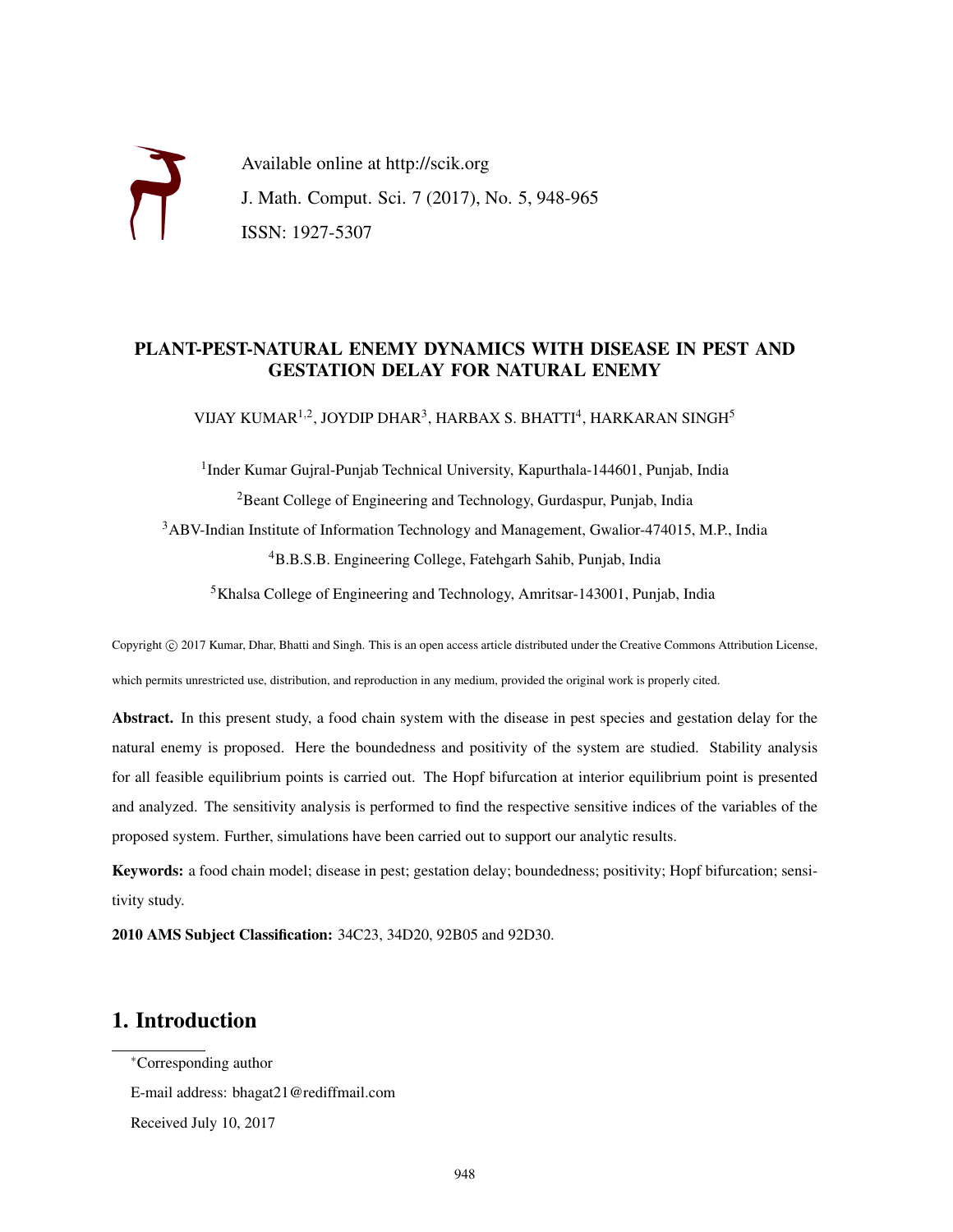population is responsible for severe environmental and realistic problems. [1, 3]. Also, many authors have discussed the models based on chemical pesticides, which are less harmful to humanity and environment [2, 4, 5, 6, 7]. For productive use of biological or natural methods to manage pest populations, without any adverse effects, it is essential to understand the biology of beneficial species or natural enemy and pests [8]. Our most important aim is to control negative impacts of agriculture pests, for both humanity and agriculture, which harms the environment and generating different types of pollution. Researchers must have to produce, the natural systems to control pests by taking into account the communications between solid Allee effect in pests with natural methods: alternative food support for the natural enemy, introduction of infected pests to control healthy pests[9, 10] The interactions between pests and natural enemies in the same biological environment is an ample exciting area of research as per Lotka and Volterra. Natural enemies are more vulnerable to the infected pest since infectious pest population is weak and less active. Therefore natural enemy efficiently harvests pests. Due to the interaction between infected pests and natural enemy, the natural enemies must be infected. Hence natural enemy populations may live on other food resources for their growth and survival. Also, the species do not grow instantaneously; some time is taken by the species to give a new generation, called gestation lag period [11]. Functional responses play an important role to develop a predator-prey system in population dynamics. Various factors like hiding technique of pests from the natural enemy, shooting ability of the predator to harvest insect, etc., have a large influence on functional responses. Functional responses are of different types: for example, Holling type I-III, etc. Also, people are more conscious and choose, the modern methods to manage agricultural pests, for example, less harmful chemical pesticides and natural techniques[12, 13, 14, 15, 16], whereas biological techniques are simple and safer to control pests than pesticide practices. Also time lag factors are of great significance to produce population models and used by numerous authors $[17, 18, 19, 20, 22, 23, 24, 25, 26, 27]$ . According to many authors, models with continuous lag factors are practical [22] than instant delays [27].

In the light of above literature survey, here, dynamics of a food chain model with infection in pest species and gestation delay for the natural enemy is proposed and analyzed. The model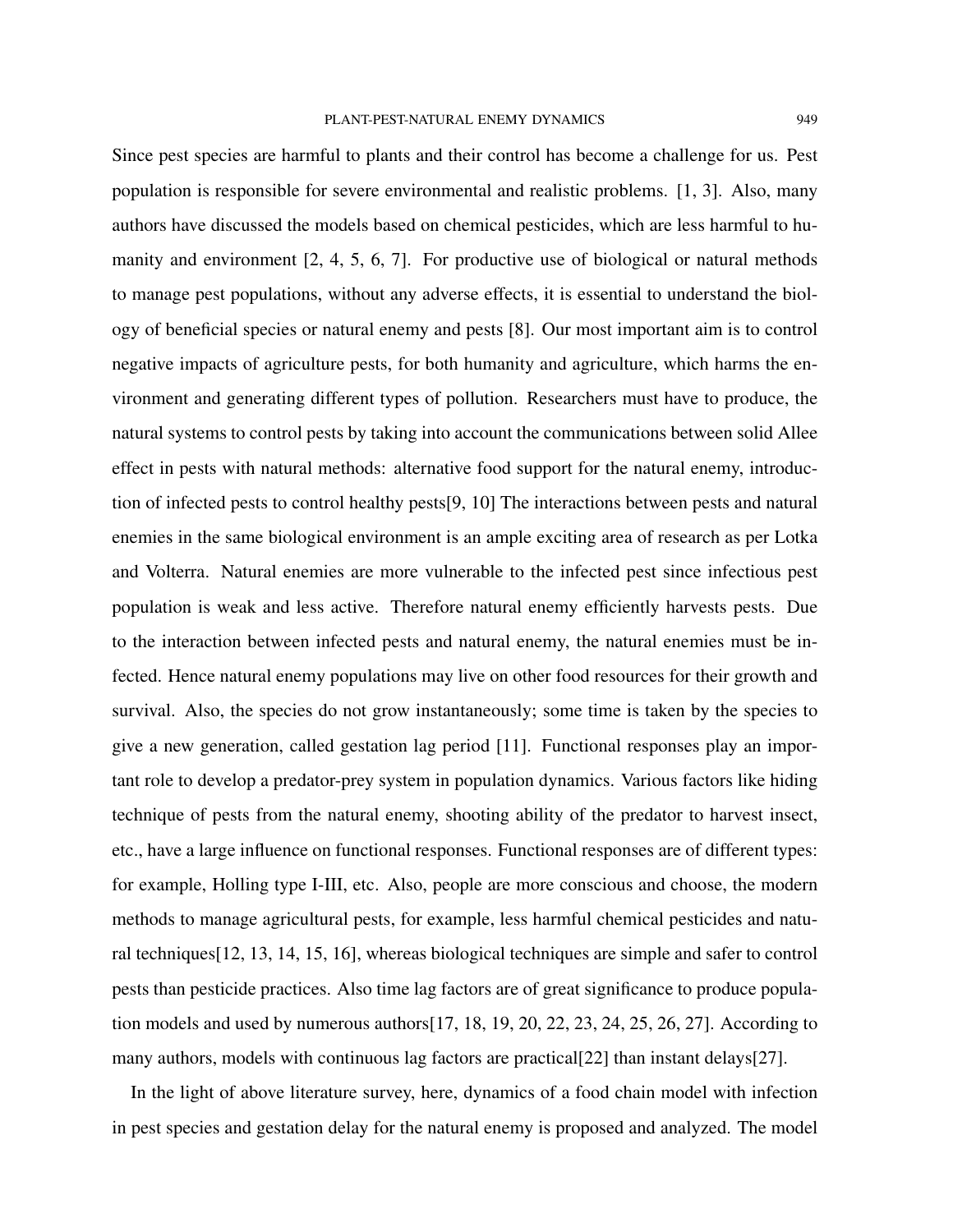is represented as follows: Section 1, consists of an introduction. The proposed mathematical system is presented, in section 2. In section 3, the boundedness and positivity of the model have been discussed. Equilibrium points and their stability analysis is investigated for possible steady states, in section 4. The sensitivity analysis of the system at interior equilibrium point for system parameters is presented, in section 5. In section 6, numerical simulations have been carried out to support our analytic results. Finally, the results have been concluded in the conclusion section.

### 2. The Proposed Mathematical System

The assumptions of the proposed model are:

 $(i)$  In a particular habitat, there are four types of populations, namely, plant  $X(t)$ , healthy pest  $P_h(t)$ , infected pest  $P_i(t)$  and natural enemy $N(t)$ .

(*ii*) Plants grow logistically with  $\alpha$  as the intrinsic growth rate and *k* being carrying capacity. Thus, when the system is free from pest population, plants grow with rate  $\alpha X(1-\frac{X}{k})$  $\frac{X}{k}$ .

(*iii*)Plants are harvested by healthy pests with Holling type-I, response function.

(*iv*) Pests can hide from the natural enemy, hence the natural enemy harvesting pests with Holling type-II response function.

(*v*) Let  $\beta$  be the predation rate of the plant by healthy pest;  $\beta_1$  is the conversion rate for healthy pest;  $\gamma$  is the contact rate of infected pest with healthy pest;  $\delta$  is the harvesting rate of healthy pests by the natural enemy. Let *a* be the half saturation constant, and  $\delta_1$  be the predation rate of the infected pest by the natural enemy. Let  $\delta_2$  be the conversion rate for the natural enemy;  $\mu_1$ ,  $\mu_2$  and  $\mu_3$  are the natural death rates for healthy pest, infected pest, and natural enemy respectively. Let  $\eta$  be the alternative food resource for the growth of natural enemies. Natural enemies die with rate  $\eta_1$  due to consumption of infected pest.

(*vi*) Finally,  $\tau$  is the gestation delay for the natural enemy.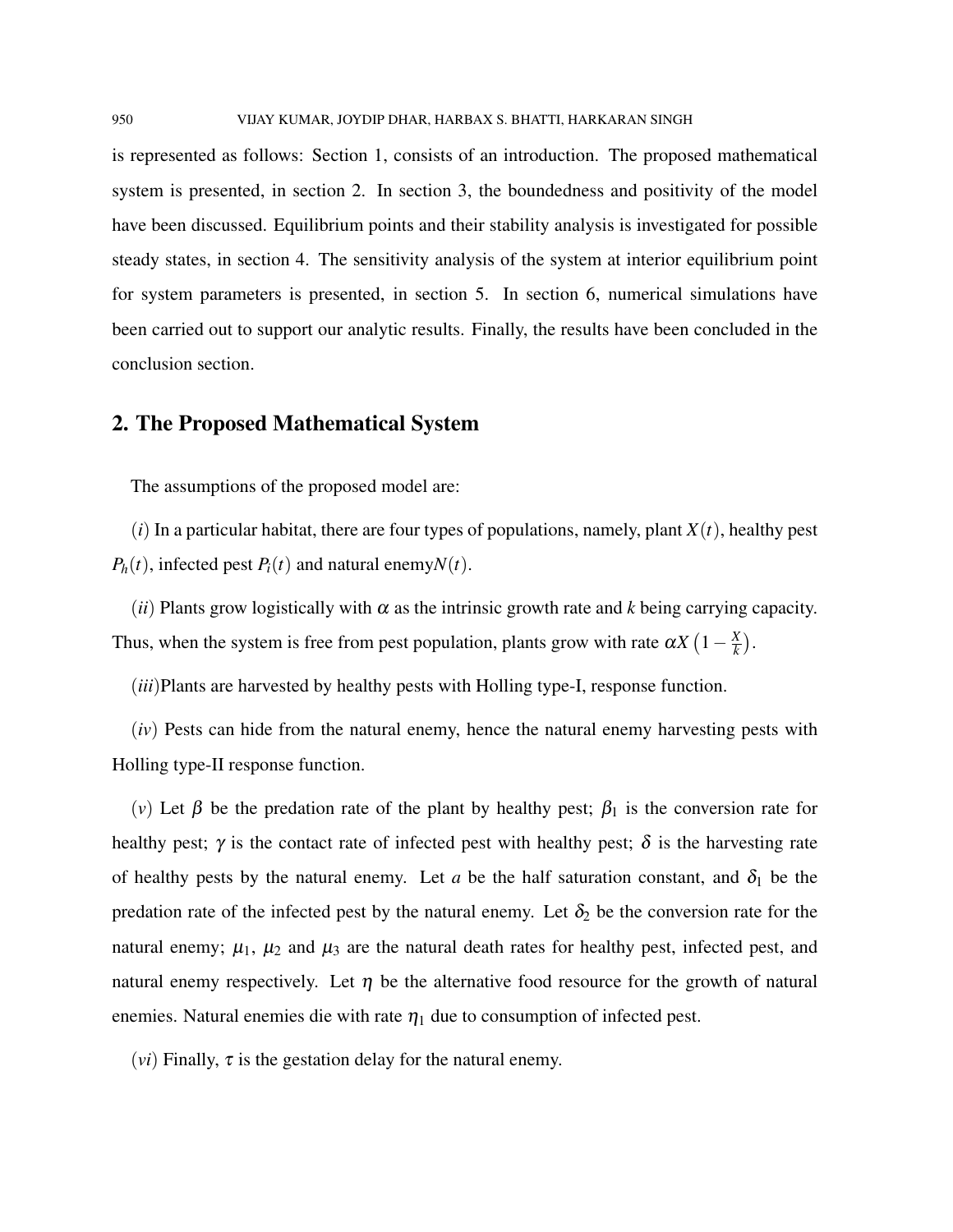Keeping in view the assumptions and interactions, our proposed system is of the form:

$$
\frac{dX}{dt} = \alpha X \left( 1 - \frac{X}{k} \right) - \beta X P_h, \tag{1}
$$

$$
\frac{dP_h}{dt} = \beta_1 X P_h - \gamma P_h P_i - \frac{\delta P_h N(t - \tau)}{a + P_h} - \mu_1 P_h,\tag{2}
$$

$$
\frac{dP_i}{dt} = \gamma P_h P_i - \delta_1 P_i N - \mu_2 P_i,\tag{3}
$$

$$
\frac{dN}{dt} = \frac{\delta_2 \delta P_h N(t-\tau)}{a+P_h} + \eta N - \eta_1 P_i N - \mu_3 N,\tag{4}
$$

with initial conditions:  $X(0) > 0, P_h(0) > 0, P_i(0)$  and  $N(0) > 0$ .

# 3. Positivity and boundedness

Here, the positivity and boundedness of solution of the system  $(1) - (4)$ , is discussed with the help of following lemmas:

**Lemma 3.1.** *The solution of the mathematical system*  $(1) - (4)$ *, with non-negative initial populations for all*  $t \geq 0$ *.* 

**Proof.** Let the solution of the proposed system  $(1) - (4)$  with non-negative initial populations be  $(X(t), P_h(t), P_i(t), N(t))$ . For  $t \in [0, \tau]$ , the equation (1) may be written as:

$$
\frac{dX}{dt} \geq -\frac{\alpha X^2}{k} - \beta X P_h,
$$

it follows that

$$
X(t) \geq \frac{\exp\{-\int_0^t (\beta P_h) du\}}{X(0) + \int_0^t \frac{\alpha}{k} \exp\{-\int_0^t (\beta P_h) du\} dv} > 0.
$$

For  $t \in [0, \tau]$ , the equation (2) of system can be written as

$$
\frac{dP_h}{dt} \ge -\gamma P_h P_i - \frac{\delta P_h N}{a + P_h} - \mu_1 P_h,
$$

which evidences that

$$
P_h(t) \geq \frac{\exp\left\{-\int_0^t (\mu_1) du\right\}}{P_h(0) + \int_0^t \frac{-\gamma P_i(a+P_h) - \delta N}{P_h(a+P_h)} \exp\left\{-\int_0^t (\mu_1) du\right\} dv} > 0.
$$

The equation (3) of model, for  $t \in [0, \tau]$  may be represented as

$$
\frac{dP_i}{dt} \geq -\delta_1 P_i N - \mu_2 P_i,
$$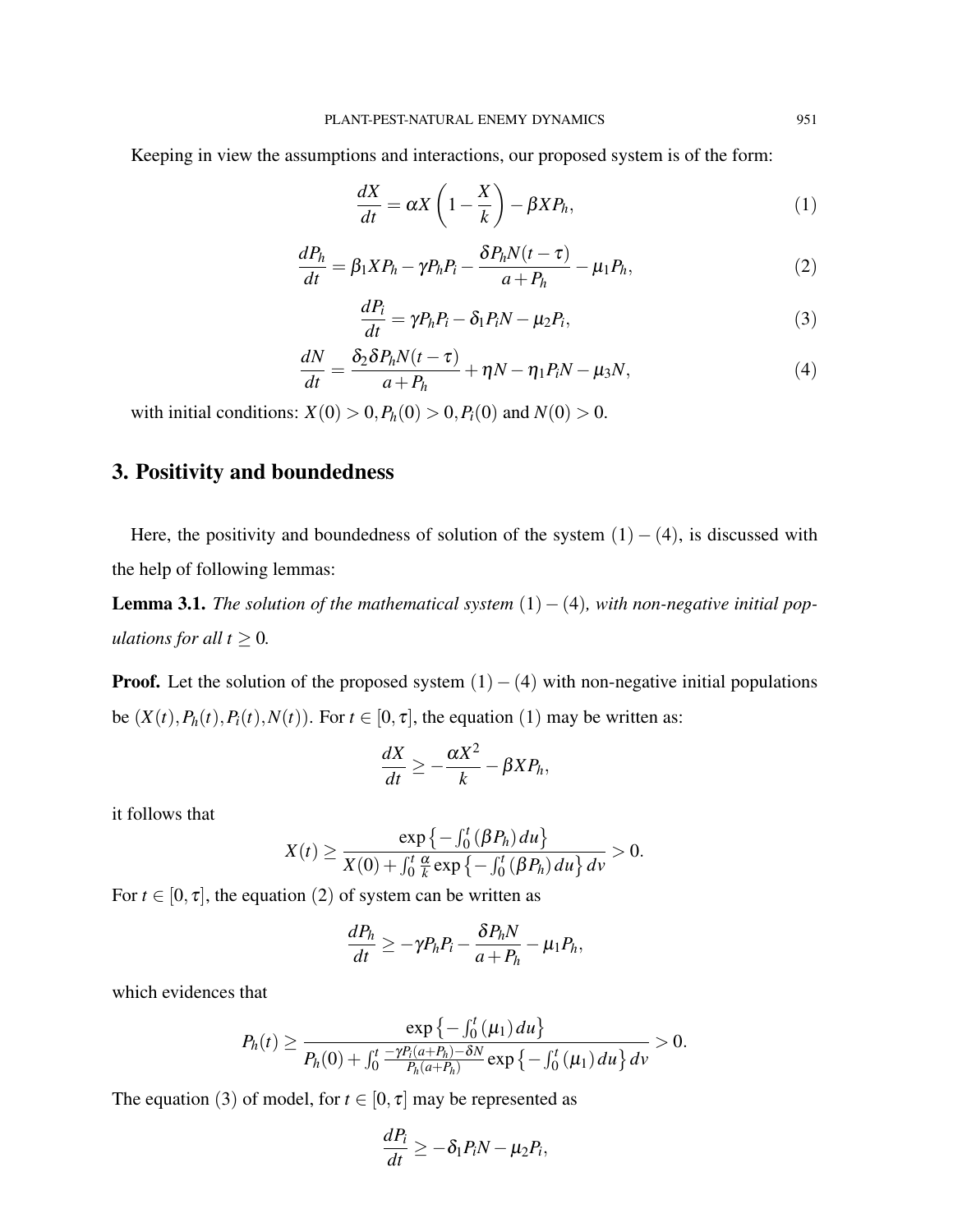which implies that

$$
P_i(t) \ge P_i(0) \exp\left\{-\int_0^t (\delta_1 N + \mu_2) du\right\} > 0.
$$

From equation (4), for  $t \in [0, \tau]$ , we have

$$
\frac{dN}{dt} \geq -\eta_1 P_i N - \mu_3 N,
$$

which results that

$$
N(t)\geq N(0)\exp\left\{-\int_0^t(\eta_1P_t+\mu_3)du\right\}>0.
$$

Clearly,  $X(t) > 0$ ,  $P_h(t) > 0$ ,  $P_i(t) > 0$  and  $N(t) > 0$  for all  $t \ge 0$ , by induction.

**Lemma 3.2.** *The solution of proposed model*  $(1) − (4)$  *is uniformly bounded in*  $\Omega$ *, where* 

$$
\Omega = \left\{ (X, P_h, P_i, N) : 0 \le X(t) + P_h(t) + P_i(t) + N(t) \le \frac{(\alpha + \mu)^2 k}{4\alpha\mu} \right\},
$$
  

$$
\mu = \min\{\mu_1, \mu_2, -(\mu_3 - \eta)\}, \ \beta_1 << \beta, \ \delta_2 << \delta.
$$

**Proof.** Let  $V(t) = X(t) + P_h(t) + P_i(t) + N(t)$ . Now, differentiating  $V(t)$  w.r.t. *t*, we have

$$
\frac{dV(t)}{dt} = \alpha X \left(1 - \frac{X}{k}\right) - \mu_1 P_h - \delta_1 P_i N - \mu_2 P_i + \eta N - \eta_1 P_i N - \mu_3 N.
$$

As alternate food resource  $\eta$ , for natural enemy is limited, so assuming  $\eta$  is small, we have

$$
\frac{dV(t)}{dt} + \mu V \le \frac{(\alpha + \mu^2)k}{4\alpha}.
$$

Therefore,

$$
0 \le V(t) \le V(0)e^{-ut} + \frac{(\alpha + \mu)^2 k}{4\alpha\mu}.
$$

As  $t \to \infty$ , we have

$$
0\leq V(t)\leq \frac{(\alpha+\mu)^2k}{4\alpha\mu}.
$$

Hence,  $V(t)$  is bounded, i.e., the proposed system is bounded.

# 4. Equilibrium points and their stability analysis

The system of equations  $(1) - (4)$  have six feasible equilibrium points:

- (*i*) The equilibrium point  $E_0(0,0,0,0)$  always exists.
- (*ii*) The equilibrium point  $E_1(k,0,0,0)$  exists.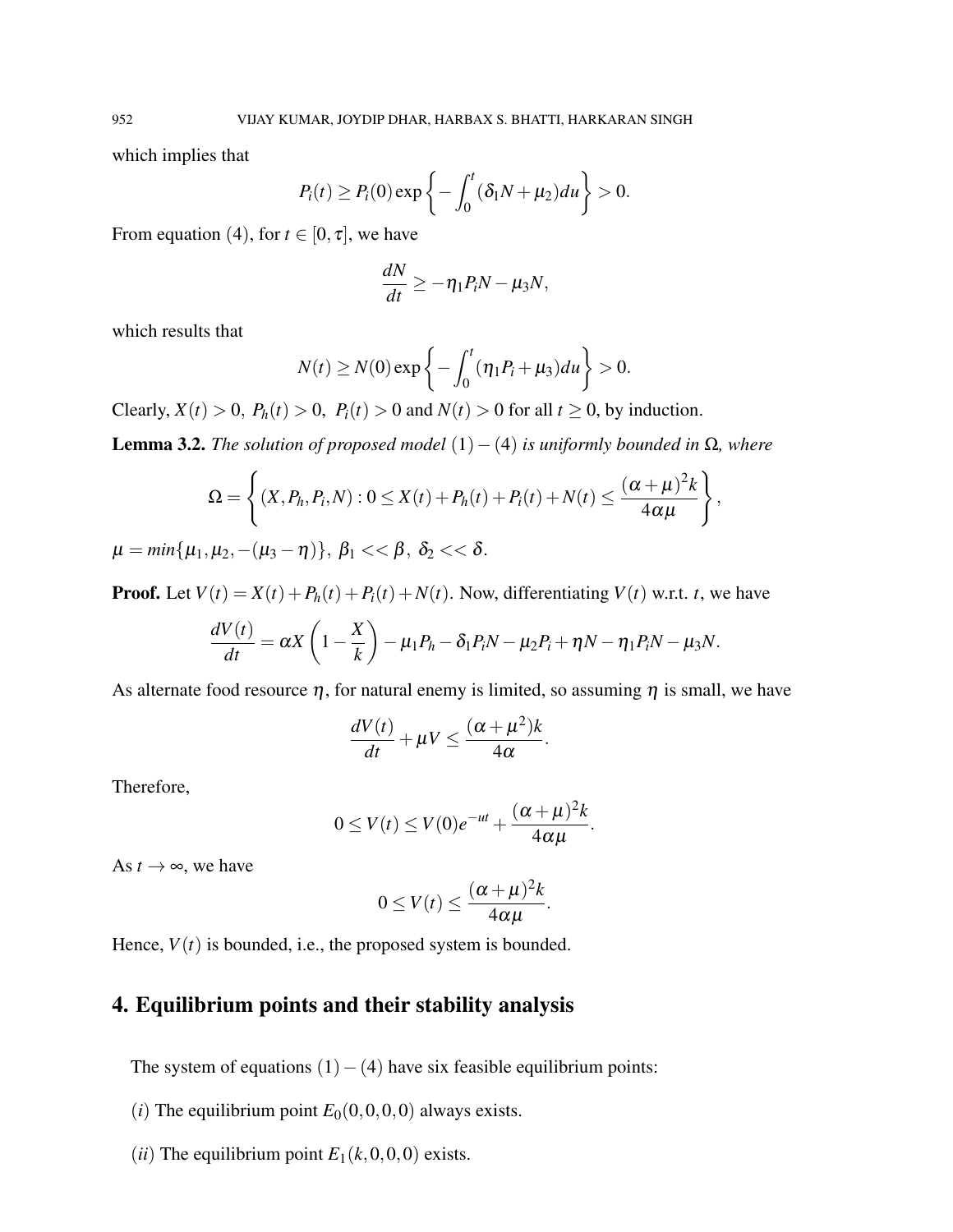(*iii*) The equilibrium point  $E_2(X_2, P_{h2}, 0, 0)$  exists only when  $k\beta_1 > \mu_1$ , where  $X_2 = \frac{\mu_1}{\beta_1}$  $\frac{\mu_1}{\beta_1}, P_{h2} =$  $\frac{\alpha(1-\frac{\mu_1}{k\beta_1})}{\alpha}$  $\frac{\kappa p_1}{\beta}$ .

(*iv*) The natural enemy free equilibrium  $E_3(X_3, P_{h3}, P_{h3}, 0)$  exists only when

$$
\gamma > \max\{\frac{\beta\mu_2}{\alpha},\frac{k\beta\beta_1\mu_2}{(k\beta_1-\mu_1)\alpha}\},\text{ where } X_3 = k - \frac{k\beta\mu_2}{\alpha\gamma}, P_{h3} = \frac{\mu_2}{\gamma}, P_i = \frac{-\alpha\gamma\mu_1 + k\beta_1(\alpha\gamma - \beta\mu_2)}{\alpha\gamma^2}.
$$

(*v*) The equilibrium  $E_4(X_4, P_{h4}, 0, N_4)$  exists only when

$$
\frac{\alpha}{\beta} > \max\{\frac{a(-\eta + \mu_3)}{\eta + \delta \delta_2 - \mu_3}, \frac{ak\beta_1(-\eta + \mu_3)}{(k\beta_1 - \mu_1)(\eta + \delta \delta_2 - \mu_3)}\} \text{ and } \eta < \mu_3 < \eta + \delta \delta_2; \text{ where } X_4 = k + \frac{ak\beta}{\alpha} - \frac{ak\beta \delta_2}{\alpha \eta + \alpha \delta \delta_2 - \alpha \mu_3},
$$
\n
$$
P_{h4} = \frac{a(-\eta + \mu_3)}{\eta + \delta \delta_2 - \mu_3}, N_4 = \frac{a\delta_2(k\beta_1(\alpha\delta\delta_2(\alpha + a\beta)(\eta - \mu_3)) - \alpha\mu_1(\eta + \delta\delta_2 - \mu_3))}{\alpha(\eta + \delta \delta_2 - \mu_3)^2}.
$$

(*vi*) Interior equilibrium point  $E^*(X^*, P_h^*)$  $P_i^*, P_i^*, N^*$  exists, where  $X^*, P_h^*$  $P_h^*, P_i^*, N^*$  are given by

$$
\begin{pmatrix}\n\alpha \left(1 - \frac{X^*}{k}\right) - \beta P_h^* = 0, \\
\beta_1 X^* - \gamma P_i^* - \frac{\delta N^*}{a + P_h^*} - \mu_1 = 0, \\
\gamma P_h^* - \delta_1 N^* - \mu_2 = 0, \\
\frac{\delta \delta_2 P_h^*}{a + P_h^*} + \eta - \eta_1 P_i^* - \mu_3 = 0.\n\end{pmatrix}
$$
\n(5)

Now, the local behavior of non-negative equilibria of the system  $(1) - (4)$  is as follows: using the lemmas [11, 28], for the transcendental polynomials. For the transcendental polynomial equation of first degree of the form

$$
\lambda + r + q e^{-\lambda \tau} = 0,\tag{6}
$$

we will verify the following conditions:

 $(A1)$   $q + r > 0$ ;  $(A2)$   $r^2 - q^2 > 0$ ;

$$
(A3) r^2 - q^2 < 0.
$$

Now, we will state the following lemmas similar to [11, 28]:

Lemma 4.1. *For equation* (6)*;*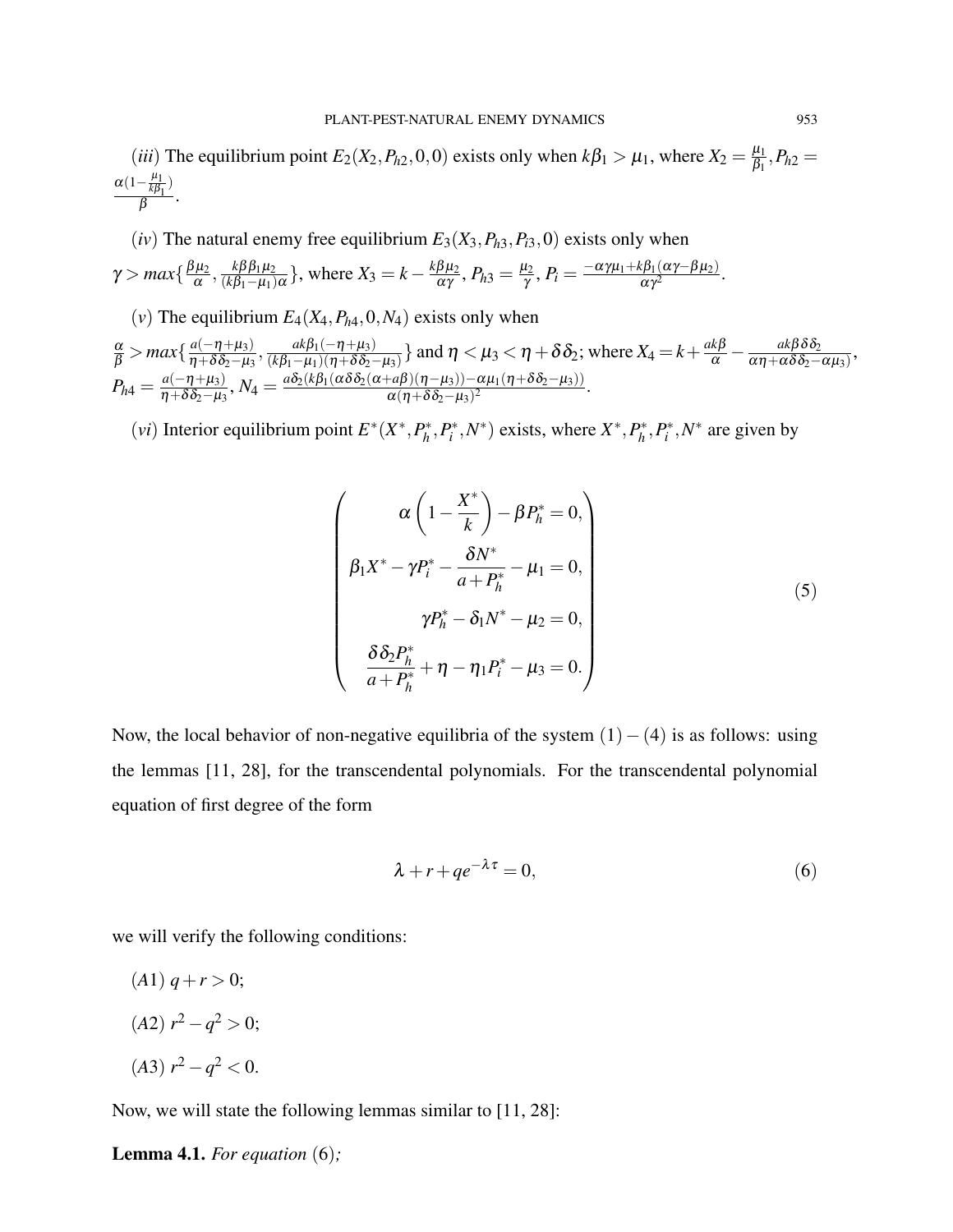*(i) If* (*A*1) − (*A*2) *holds, then all the roots of equation* (6) *have negative real parts for all*  $\tau > 0$ .

*(ii)* If  $(A1)$ and $(A3)$  *hold and*  $\tau = \tau_i^+$ *j , then equation* (6) *has a pair of purely imaginary roots*  $\pm iw_+$ . *When*  $\tau = \tau_i^+$ *j then all roots of* (6) *except* ±*iw*<sup>+</sup> *have negative real parts.*

Now, for second degree polynomial equation

$$
\lambda^2 + p\lambda + r + (s\lambda + q)e^{-\lambda\tau} = 0,\tag{7}
$$

we will check the following relations:

- (*B*1)  $p + s > 0$ ;
- $(B2)$   $q + r > 0$ ;
- (*B*3) either  $s^2 p^2 + 2r < 0$  and  $r^2 q^2 > 0$  or  $(s^2 p^2 + 2r)^2 < 4(r^2 q^2)$ ; (*B*4) either  $r^2 - q^2 < 0$  or  $s^2 - p^2 + 2r > 0$  and  $(s^2 - p^2 + 2r)^2 = 4(r^2 - q^2);$

(B5) either 
$$
r^2 - q^2 > 0
$$
,  $s^2 - p^2 + 2r > 0$  and  $(s^2 - p^2 + 2r)^2 > 4(r^2 - q^2)$ .

Lemma 4.2. [11, 28] *For equation* (7)*;*

(*i*) *If* (*B*1) − (*B*3) *holds, then all the roots of* (*7*) *have negative real parts for all*  $\tau \ge 0$ *.* 

(*ii*) *If* (*B*1)*,* (*B*2) *and* (*B*4) *hold and*  $\tau = \tau_i^+$ *j , then equation* (7) *has a pair of purely imaginary roots*  $\pm iw_+$ *. When*  $\tau = \tau_i^+$ *j then all roots of* (7) *except* ±*iw*<sup>+</sup> *have negative real parts.*

(*iii*) *If* (*B*1)*,* (*B*2) *and* (*B*5) *hold and*  $\tau = \tau_i^+$  $j^+$ ( $\tau = \tau_j^$ *j respectively) then equation* (7) *has a pair of purely imaginary roots*  $\pm iw_+$  *(* $\pm iw_-,$  *respectively). Furthermore*  $\tau = \tau_i^+$  $j^+$  (τ $^$ *j* , *respectively), then all roots of* (7) *except*  $\pm iw_+$  ( $\pm iw_-,$  *respectively) have negative real parts.* 

**Theorem 4.3.** *The local behavior of different equilibrium points of the system*  $(1) - (4)$  *is as follows:*

- (*i*) The equilibrium point  $E_0(0,0,0,0)$  *is always exist and unstable.*
- (*ii*) *The equilibrium point*  $E_1(k,0,0,0)$  *is stable only when*  $\mu_1 > k\beta_1$ *.*

**Proof.** (*i*) The characteristic equation for  $E_0(0,0,0,0)$  is

$$
(-\lambda + \alpha)(-\lambda - \mu_1)(-\lambda - \mu_2)(-\lambda + \eta - \mu_3) = 0. \tag{8}
$$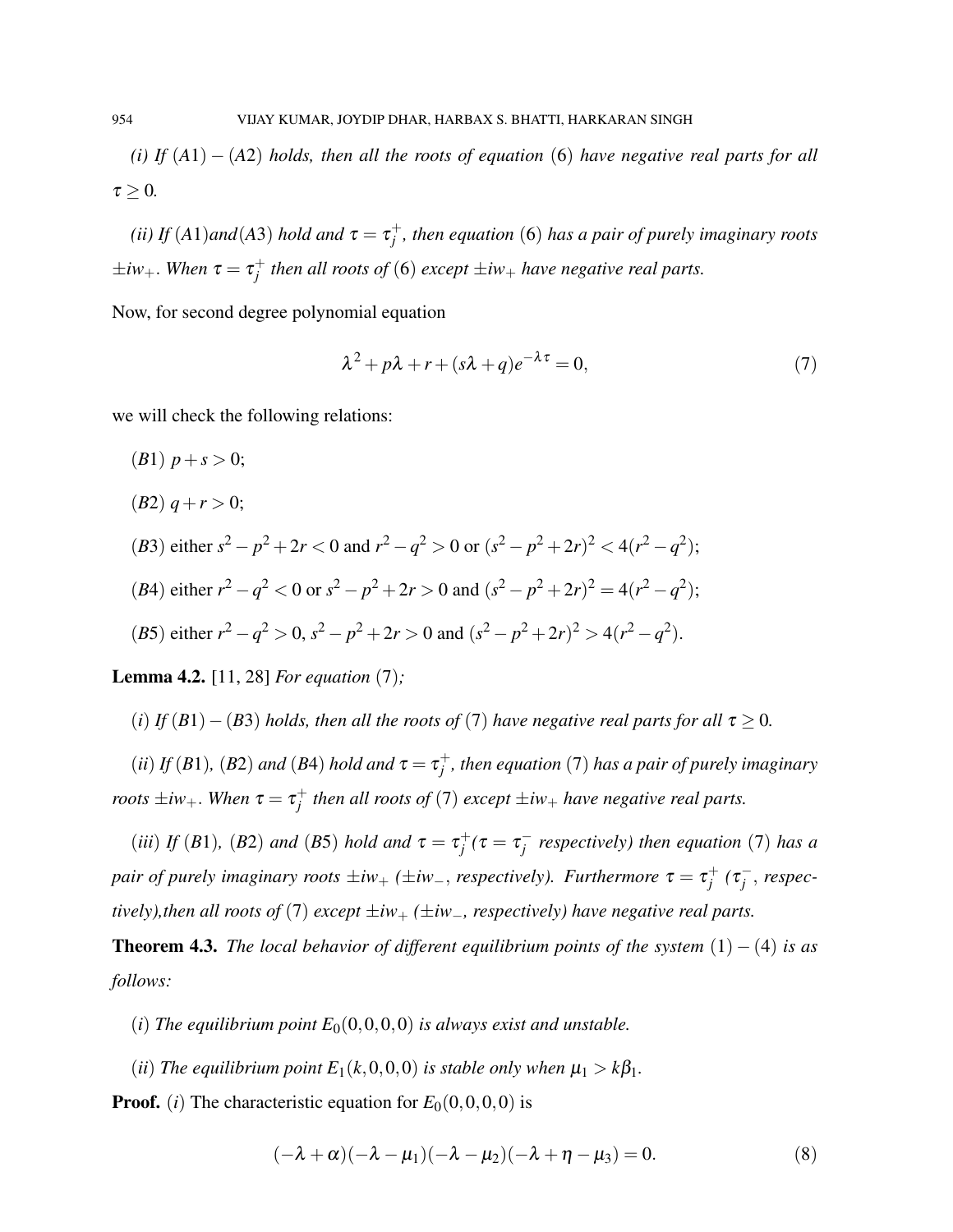Here, the characteristic roots are  $\lambda = \alpha$ ,  $\lambda = -\mu_1$ ,  $\lambda = -\mu_2$  and  $\lambda = -\mu_3$ . The equilibrium  $E_0(0,0,0,0)$  is always unstable, since one of the characteristic roots, i.e.,  $\lambda = \alpha$ , of (8) is positive.

 $(iii)$ The characteristic equation for  $E_1(k,0,0,0)$  is

$$
(-\lambda - \alpha)(-\lambda - \mu_1 + k\beta_1)(-\lambda - \mu_2)(-\lambda - \mu_3) = 0. \tag{9}
$$

The characteristic roots are  $\lambda = -\alpha$ ,  $\lambda = k\beta_1 - \mu_1$ ,  $\lambda = -\mu_2$  and  $\lambda = -\mu_3$ . Hence, the equilibrium point  $E_1(k,0,0,0)$  is stable only when  $\mu_1 > k\beta_1$ .

**Theorem 4.4.** For the system  $(1) - (4)$ , if  $\mu_3 > \eta + \delta \delta_2 \frac{P_h}{a+1}$  $\frac{P_h}{a+P_h}$ ,  $\eta < min\{\mu_3+\delta \delta_2 \frac{P_h}{a+P_h}\}$  $\frac{P_h}{a+P_h}, \mu_3 \delta \delta_2 \frac{P_h}{a+1}$  $\frac{P_h}{a+P_h}$ },  $\gamma P_h < \mu_2$  and  $k\beta_1 > \mu_1$  hold, then the equilibrium  $E_2(X_2, P_{h2}, 0, 0)$  is locally asymp*totically stable for all* τ*, unstable otherwise.*

**Proof.** The characteristic equation at  $E_2$  may be written as:

$$
(-\lambda - \mu_2 + \gamma P_h)F_1(\lambda)F(\lambda) = 0, \qquad (10)
$$

where

$$
F_1(\lambda) = \lambda^2 + \frac{\alpha \mu_1}{k \beta_1} \lambda + \alpha \mu_1 \left( 1 - \frac{\mu_1}{k \beta_1} \right), \qquad (11)
$$

and

$$
F(\lambda) = -\lambda - \mu_3 + \eta + \delta \delta_2 \frac{P_h}{a + P_h} e^{-\lambda \tau}.
$$
 (12)

The one eigen value of equation (10) is  $\lambda = -(\mu_2 - \gamma P_h)$  and other two eigen values are obtained from  $F_1(\lambda) = 0$ , implies  $\lambda^2 + \frac{\alpha \mu_1}{k \beta_1}$  $\frac{\alpha \mu_1}{k\beta_1} \lambda + \alpha \mu_1 \left(1 - \frac{\mu_1}{k\beta_1}\right)$ *k*β<sup>1</sup>  $= 0$ ; clearly by Routh-Hurwitz's criteria and using the existence condition,  $k\beta_1 > \mu_1$  of the equilibrium point  $E_2(X_2, P_{2h}, 0, 0)$ , the roots of  $F_1(\lambda) = 0$  are negative. Also we have  $F(\lambda) = -\lambda - \mu_3 + \eta + \delta \delta_2 \frac{P_h}{a+1}$  $\frac{P_h}{a+P_h}e^{-\lambda\tau}=0.$ On comparing with equation (6), here  $r = \mu_3 - \eta$ ,  $q = -\delta \delta_2 \frac{P_h}{a+1}$  $\frac{P_h}{a+P_h}$ . It is observed that  **is** hold only when  $\mu_3 > \eta + \delta \delta_2 \frac{P_h}{a+1}$  $\frac{P_h}{a+P_h}$  and subsequently it will satisfy (A2) i.e.  $\eta < min\{\mu_3 + \sigma_4\}$  $\delta \delta_2 \frac{P_h}{a+I}$  $\frac{P_h}{a+P_h}, \mu_3-\delta \delta_2 \frac{P_h}{a+P_h}$  $\frac{P_h}{a+P_h}$ . Hence by using Lemma 4.1., the equilibrium point,  $E_2(X_2, P_{h2}, 0, 0)$ , is stable only when  $\mu_3 > \eta + \delta \delta_2 \frac{P_h}{a+1}$  $\frac{P_h}{a+P_h}, \ \eta < min\{\mu_3+\delta \delta_2 \frac{P_h}{a+P_h}\}$  $\frac{P_h}{a+P_h}, \mu_3-\delta \delta_2 \frac{P_h}{a+P_h}$  $\frac{P_h}{a+P_h}$ },  $\gamma P_h < \mu_2$  and  $k\beta_1 > \mu_1$  hold and unstable, otherwise.

**Theorem 4.5.** *Let*  $(S_1)$  *holds, for the system*  $(1) - (4)$ *, then the equilibrium*  $E_3$  *is locally asymptotically stable for all* τ*.*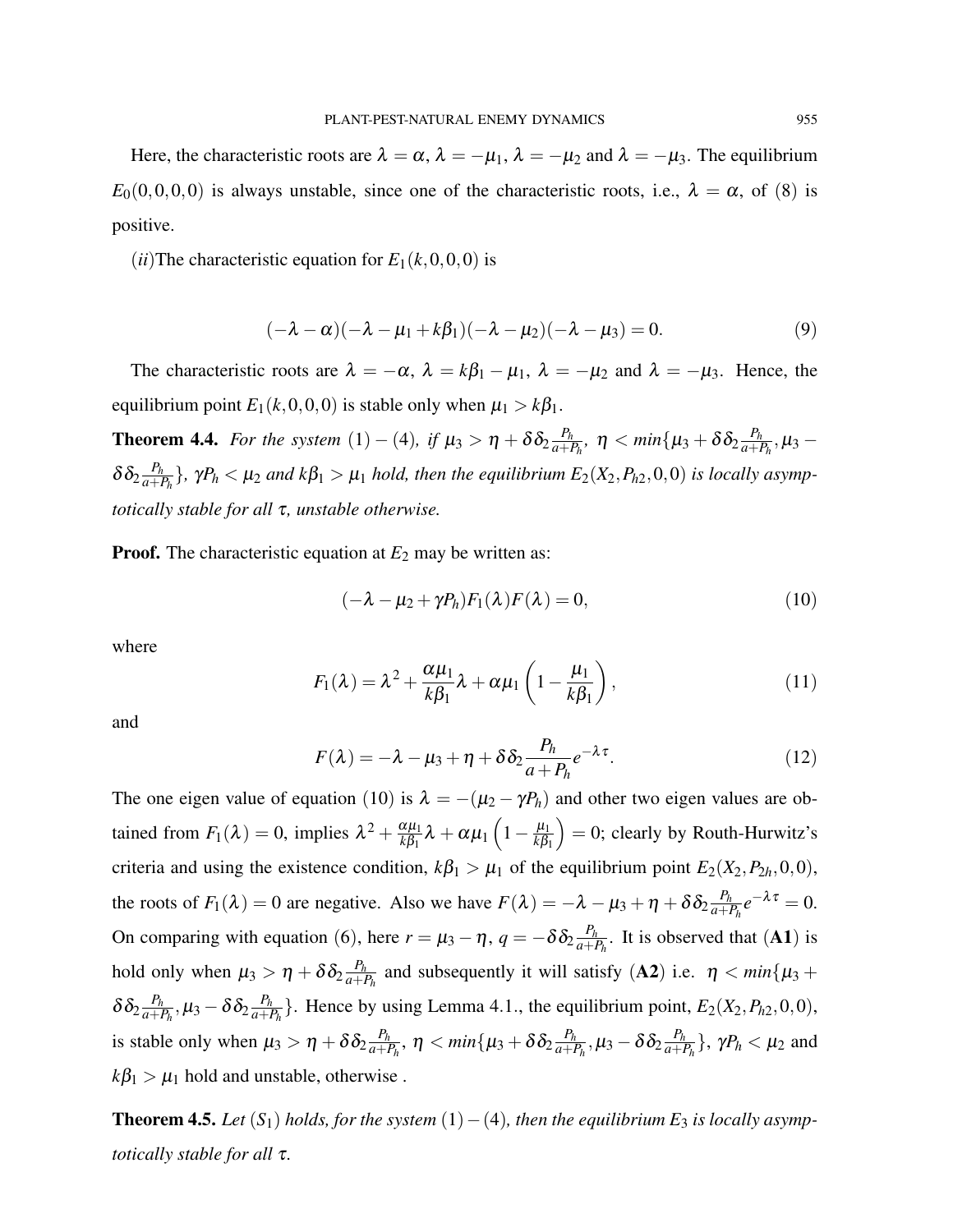**Proof.** The characteristic equation at the equilibrium point  $E_3$  may be written as:

$$
G(\lambda)G_1(\lambda) = 0, \qquad (13)
$$

 $\lambda^{3}-\lambda^{2}(a_{1}+b_{1}+c_{2})+\lambda(a_{1}b_{1}+a_{1}c_{2}+b_{1}c_{2}-b_{2}c_{1}-a_{2}a_{3})+(a_{1}b_{2}c_{1}+a_{2}a_{3}c_{2}-b_{3}c_{3}+c_{4}a_{1}c_{2}+b_{1}c_{3}+c_{5}a_{1}c_{1}+c_{6}a_{1}c_{2}+c_{7}a_{1}c_{3}+c_{8}a_{1}c_{2}+c_{9}a_{1}c_{3}+c_{1}a_{1}c_{2}+c_{1}a_{2}c_{3}+c_{1}$  $a_1b_1c_2$  = 0;  $G_1(\lambda) = \lambda - d_2 - d_1e^{-\lambda \tau}$  and  $a_1 = -\frac{2\alpha X}{k} + \alpha - \beta P_h$ ,  $a_2 = -\beta X$ ,  $a_3 = \beta_1 P_h$ ,  $b_1 =$  $\beta_1X-\gamma P_i-\mu_1,\,\, b_2=-\gamma P_h,\,\, b_3=-\frac{\delta P_h}{a+P}$  $\frac{\delta P_h}{a+P_h},\,\,c_1=\gamma P_i,\,c_2=\gamma P_h-\mu_2,\,c_3=-\delta_1 P_i,\,\,d_1=\delta \delta_2 \frac{P_h}{(a+P_h)}$  $(a+P_h)$ and  $d_2 = \eta - \eta_1 P_i - \mu_3$ . Now, from relations  $G_1(\lambda) = 0$  and  $G(\lambda) = 0$ , we proceed as follows: When  $\tau = 0$ , from transcendental polynomial  $G_1(\lambda) = \lambda - d_2 - d_1 e^{-\lambda \tau} = 0$ , we obtain,  $\lambda = d_2 + d_1$ , if negative, i.e., one eigen value of the equation (13) is negative. For remaining three eigen values, the equation  $G(\lambda) = 0$  can be written as

$$
\lambda^3 + A_1 \lambda^2 + A_2 \lambda + A_3 = 0,\tag{14}
$$

where,  $A_1 = -a_1 - b_1 - c_2$ ,  $A_2 = a_1b_1 + a_1c_2 + b_1c_2 - b_2c_1 - a_2a_3$ ,  $A_3 = a_1b_2c_1 + a_2a_3c_2$  $a_1b_1c_2$ . By Routh-Hurwitz criteria, all the roots of equation (14) have negative real parts and the equilibrium *E*<sub>3</sub> is locally asymptotically stable for all  $\tau$ , if  $(S_1)$ :  $A_1$ ,  $A_2$ ,  $A_3 > 0$  and  $A_1A_2 - A_3 >$ 0 holds.

**Theorem 4.6.** *Let*  $(S_2)$  *holds, for the system*  $(1) - (4)$ *, then the equilibrium point E<sub>4</sub> is locally asymptotically stable for all* τ*.*

**Proof.** The characteristic equation of the variational matrix at  $E_4$  may be represented as:

$$
(\gamma P_h - \delta_1 N - \mu_2 - \lambda)(G_2(\lambda)) = 0,
$$
\n(15)

where  $G_2(\lambda) = (\lambda^3 + A\lambda^2 + B\lambda + C) + (F\lambda^2 + E\lambda + D)e^{-\lambda\tau}$  and  $A = -a_1 - b_1 - d_2$ ,  $B =$  $a_1b_1 + a_1d_2 + b_1d_2 - a_2a_3$ ,  $C = a_2a_3d_2 - a_1b_1d_2$ ,  $D = a_2a_3d_1 + c_2b_3 - a_1b_1d_1$ ,  $E = a_1d_1 + b_1d_1$ , *F* = −*d*<sub>1</sub> and *a*<sub>1</sub> = − $\frac{2\alpha X}{k}$  + α − β*P*<sub>*h*</sub>, *a*<sub>2</sub> = −β*X*, *a*<sub>3</sub> = β<sub>1</sub>*P*<sub>*h*</sub>, *b*<sub>1</sub> = β<sub>1</sub>*X* −  $\frac{\delta Na}{(a+P_h)}$  $\frac{\partial Na}{(a+P_h)^2} - \mu_1, b_2 = -\gamma P_h,$  $b_3 = -\frac{\delta P_h}{a+P}$  $\frac{\delta P_h}{a+P_h},\,c_1=\gamma P_h-\delta_1 N-\mu_2,\,c_2=\frac{\delta \delta_2 N a}{(a+P_h)^2}$  $\frac{\delta \delta_2 N a}{(a+P_h)^2}, c_3 = -\eta_1 N, d_1 = \frac{\delta \delta_2 P_h}{a+P_h}$  $\frac{\partial o_2 P_h}{a + P_h}, d_2 = \eta - \mu_3.$ When  $\tau = 0$ , then from equation (15) we have, i.e.,

$$
G_2(\lambda) = 0 \Rightarrow \lambda^3 + A_{11}\lambda^2 + A_{22}\lambda + A_{33} = 0,
$$
\n(16)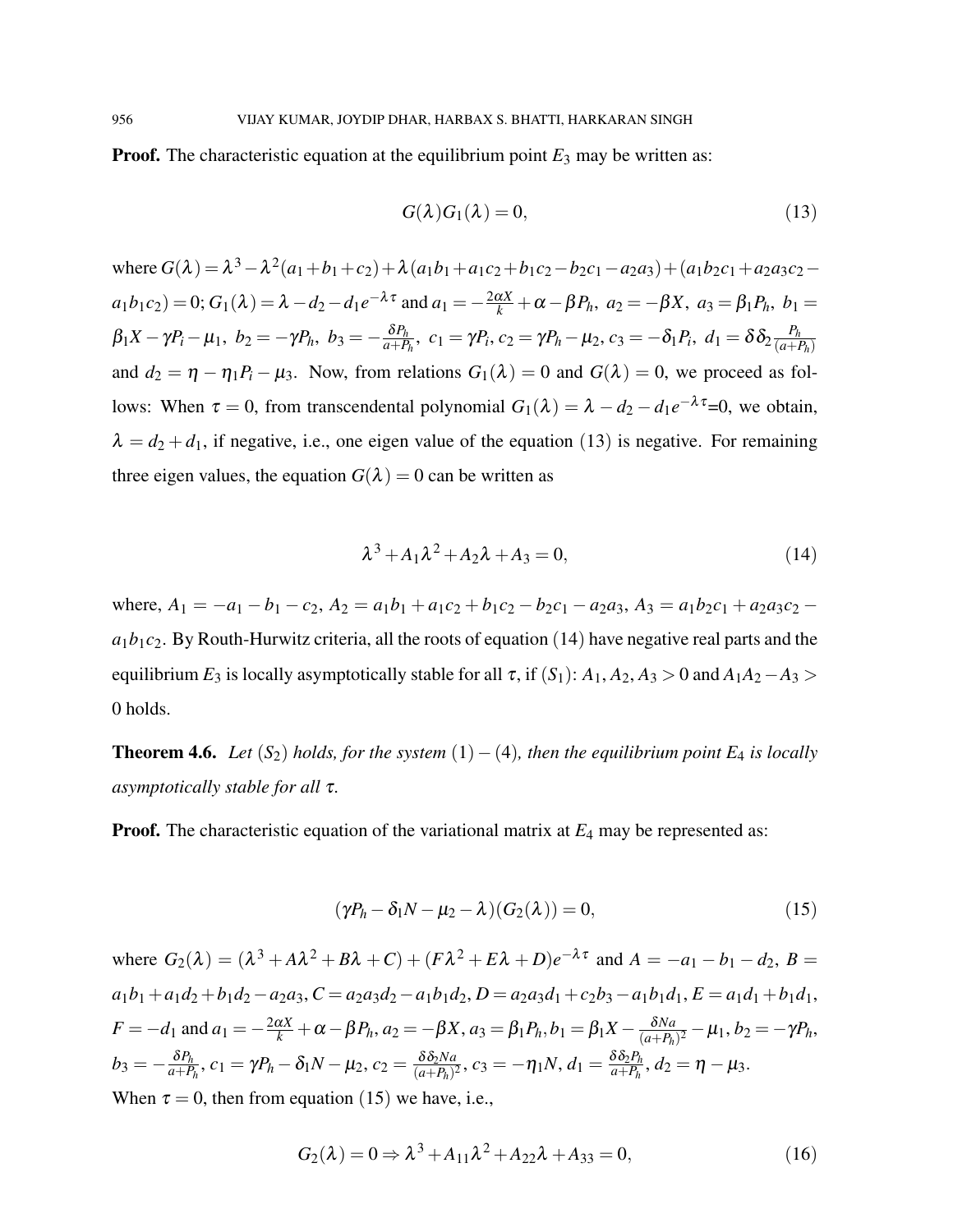$A_{11} = -a_1 - b_1 - d_2 - d_1$ ,  $A_{22} = a_1b_1 + a_1d_2 + b_1d_2 - a_2a_3 + a_1d_1 + b_1d_1$  and  $A_{33} = a_2a_3d_2$  $a_1b_1d_2 + a_2a_3d_1 + c_2b_3 - a_1b_1d_1$ . Moreover from equation (15), if  $(\gamma P_h - \delta_1 N - \mu_2 - \lambda) < 0$ implies that  $\gamma P_h < \mu_2 + \delta_1 N$ , i.e., one of the eigen value of equation (15) is negative. Also, by Routh-Hurwitz criterion, all the roots of equation (16) have negative real parts, if  $(S_2)$ :  $A_{11}$ ,  $A_{22}$ ,  $A_{33} > 0$  and  $A_{11}A_{22} - A_{33} > 0$  holds. Therefore, the steady state  $E_4$  is locally asymptotically stable for all  $\tau$ .

**Theorem 4.7.** Let  $(S_3)$  holds, for the system  $(1) - (4)$ , then interior equilibrium  $E^*$  is locally asymptotically stable for all  $\tau$   $\in$   $(0,\tau_0^+)$  $j_0^{\text{+}}$ ). If  $\tau \geq \tau_0^+$ 0 *, then the interior equilibrium E*<sup>∗</sup> *is unstable and undergoes Hopf bifurcation.*

**Proof.** The characteristic equation of the variational matrix at  $E^*$  may represented as:

$$
(\lambda^4 + A\lambda^3 + B\lambda^2 + C\lambda + D) + (E\lambda^3 + F\lambda^2 + G\lambda + H)e^{-\lambda\tau} = 0,
$$
\n(17)

where  $A = -a_1 - b_1 - d_3$ ,  $B = a_1b_1 + a_1d_3 - c_2d_1 - b_2c_1 + b_1d_3 - a_2a_3$ ,  $C = a_1c_2d_1 + a_1b_2c_1$  $a_1b_1d_3 - b_2c_2c_3 + b_1c_2d_1 + b_2d_3c_1 + a_2a_3d_3$ ,  $D = a_1b_2c_2c_3 - a_1b_1c_2d_1 - a_1b_2d_3c_1 + a_2c_2d_1a_3$ ,  $E = -d_2$ ,  $F = a_1d_2 - c_3b_3 + b_1d_2$ ,  $G = a_1c_3b_3 - a_1b_1d_2 - b_3c_1d_1 + b_2c_1d_2 + a_2a_3d_2$ ,  $H =$  $a_1b_3c_1d_1 - a_1b_2c_1d_2$ , and  $a_1 = \frac{-\alpha X^*}{k}$  $\frac{dX^*}{dx^*}$ ,  $a_2 = -\beta X^*$ ,  $a_3 = \beta_1 P_h^*$  $b_1^*, b_1 = \beta_1 X^* - \gamma P_i^* - \delta N^* \frac{a}{(a + B)^2}$  $\frac{a}{(a+P_h^*)^2}$  –  $\mu_1, b_2 = -\gamma P_h^*$  $b_3^*, b_3 = \frac{-\delta P_h^*}{a + P_h^*}, c_1 = \gamma P_i^*, c_2 = -\delta_1 P_i^*, c_3 = \delta \delta_2 N^* \frac{a}{(a + P_h^*)}$  $\frac{a}{(a+P_h^*)^2}$ ,  $d_1 = -\eta_1 N^*$ ,  $d_2 =$  $\delta \delta_2 \frac{P_h^*}{a+P_h^*}, d_3 = \eta - \eta_1 P_i^* - \mu_3.$ 

**Case I:** When  $\tau = 0$ , the equation (17) reduces to

$$
\lambda^{4} + (A+E)\lambda^{3} + (B+F)\lambda^{2} + (C+G)\lambda + (D+H) = 0,
$$
\n(18)

i.e.,

$$
\lambda^4 + A_{111}\lambda^3 + A_{222}\lambda^2 + A_{333}\lambda + A_{444} = 0,\tag{19}
$$

where  $A_{111} = A + E$ ,  $A_{222} = B + F$ ,  $A_{333} = C + G$ ,  $A_{444} = D + H$ . By Routh-Hurwitz Criterion, all the roots of equation (18) have negative real parts, if  $(S_3)$ :  $A_{111}$ ,  $A_{222}$ ,  $A_{333}$ ,  $A_{444} > 0$  and  $A_{111}A_{222}A_{333} - A_{333}^2 - A_{111}^2A_{444} > 0$  holds. Thus the steady state  $E^*$  is locally asymptotically stable for all  $\tau$ .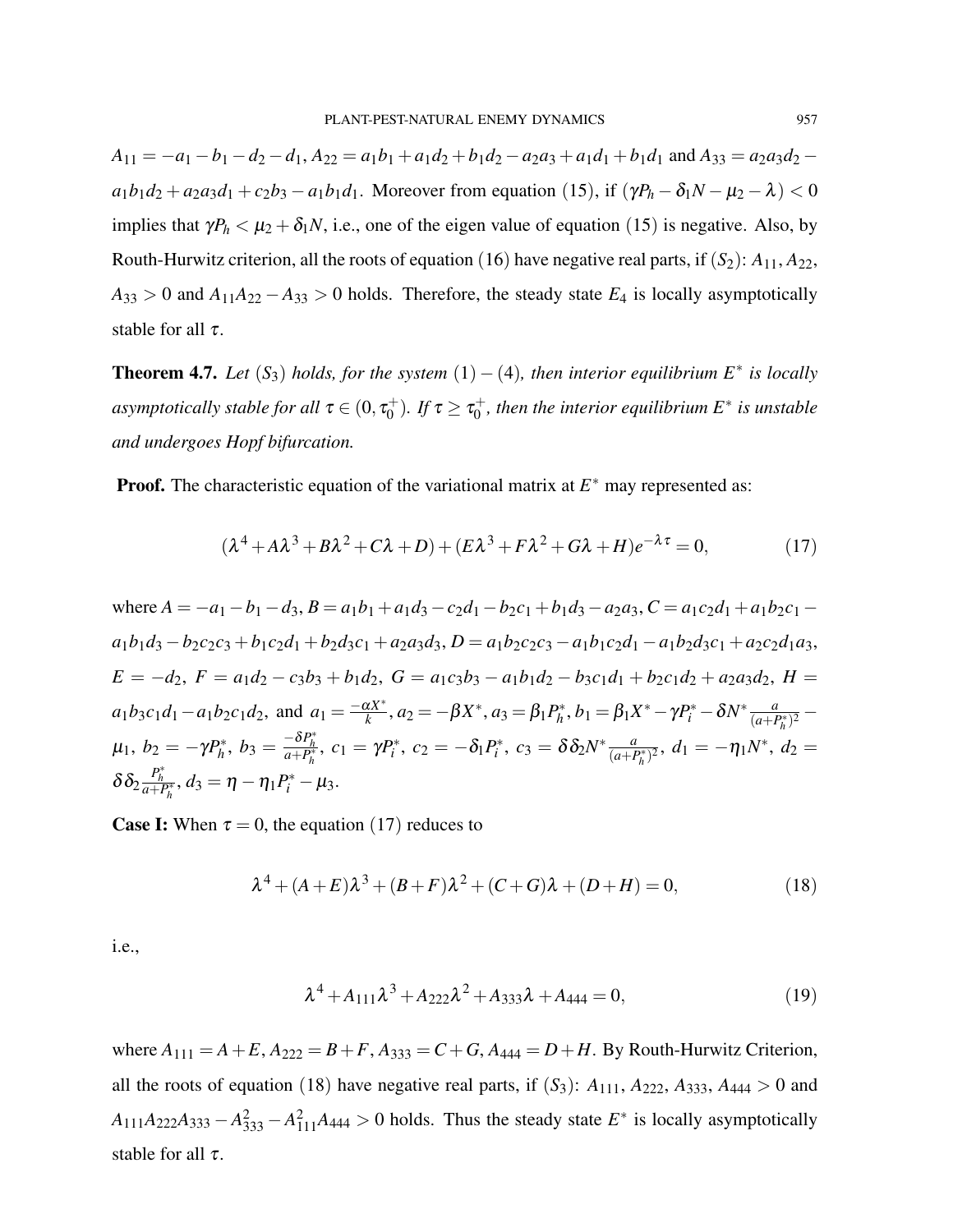**Case II:** If  $\tau > 0$ , due to complexity and lack of tools and techniques, the transcendental equation (17) can not be solved analytically, it can be discussed numerically only in the numerical section. This completes the proof.

## 5. Sensitivity Analysis

In this section, the sensitivity analysis of the system  $(1)-(4)$  at the interior equilibrium point is carried out. The respective sensitive parameters of the state variables of the system at interior equilibrium point are given in the Table 1, using the values of parameters:  $\alpha = 0.2$ ;  $k = 5$ ;  $\beta = 0.05; \beta_1 = 0.1; \gamma = 0.3; \delta = 0.01; a = 0.9; \mu_1 = 0.0002; \delta_1 = 0.04; \mu_2 = 0.01; \delta_2 = 0.3;$  $\eta = 0.01$ ;  $\eta_1 = 0.02$ ;  $\mu_3 = 0.001$ . It is clear that  $\alpha$ , k,  $\gamma$ ,  $\delta$ ,  $\mu_1$ ,  $\delta_2$ ,  $\eta$  have a positive impact on  $X^*$ . Whereas the impact of remaining parameters on  $X^*$  is negative. The parameters  $\beta_1$  and  $\gamma$  are more sensitive to *X*<sup>\*</sup>. Also  $\alpha$ , *k*,  $\beta_1$ , *a*,  $\delta_1$ ,  $\mu_2$ ,  $\eta_1$ ,  $\mu_3$  have a positive impact on  $P_h^*$  $p_h^*$ . The impact of other remaining parameters on  $P_h^*$  $h_h^*$  is negative;  $\alpha$  and  $\beta$  are more sensitive to  $P_h^*$  $h^*$ . Again, the impact of  $\alpha$ ,  $k$ ,  $\beta_1$ ,  $\delta$ ,  $\delta_1$ ,  $\mu_2$ ,  $\delta_2$ ,  $\eta$  on  $P_i^*$  is positive and the impact of rest of parameters on  $P_i^*$ is negative. Clearly,  $\eta$  and  $\eta_1$  are more sensitive to  $P_i^*$ . Now, the impact of  $\alpha$ ,  $k$ ,  $\beta_1$ ,  $\gamma$ ,  $a$ ,  $\eta_1$ ,  $\mu_3$  on  $N^*$  is positive and the impact of remaining parameters on  $N^*$  is negative. Obviously,  $\alpha$  is the more sensitive parameter to  $N^*$ .

## 6. Numerical Simulations

Numerical simulations of the system  $(1) - (4)$  are performed to support our analytic findings with the help of MATLAB software. The interior equilibrium  $E^*(4.92, 0.066, 1.62, 0.49)$  is stable for parameter values:  $\alpha = 0.2$ ;  $k = 5$ ;  $\beta = 0.05$ ;  $\beta_1 = 0.1$ ;  $\gamma = 0.3$ ;  $\delta = 0.01$ ;  $a =$ 0.9;  $\mu_1 = 0.0002$ ;  $\delta_1 = 0.04$ ;  $\mu_2 = 0.01$ ;  $\delta_2 = 0.3$ ;  $\eta = 0.01$ ;  $\eta_1 = 0.02$ ;  $\mu_3 = 0.001$  and result is shown in Figure 1. Moreover, the boundary equilibrium  $E_1(3,0,0,0)$  is stable for the parameters:  $\alpha = 0.2$ ;  $k = 3$ ;  $\beta = 0.005$ ;  $\beta_1 = 0.1$ ;  $\gamma = 0.03$ ;  $\delta = 0.01$ ;  $a = 0.5$ ;  $\mu_1 = 0.6$ ;  $\delta_1 = 0.04$ ;  $\mu_2 = 0.4$ ;  $\delta_2 = 0.3$ ;  $\eta = 0.01$ ;  $\eta_1 = 0.02$ ;  $\mu_3 = 0.1$ , see Figure 2. The steady state *E*<sub>2</sub>(2,8.25,0,0) is stable for parametric values:  $\alpha = 2.2$ ;  $k = 8$ ;  $\beta = 0.2$ ;  $\beta_1 = 0.001$ ;  $\gamma = 0.03$ ;  $\delta = 0.01; a = 0.5; \mu_1 = 0.002; \delta_1 = 0.04; \mu_2 = 0.6; \delta_2 = 0.3; \eta = 0.01; \eta_1 = 0.02; \mu_3 = 0.1$  and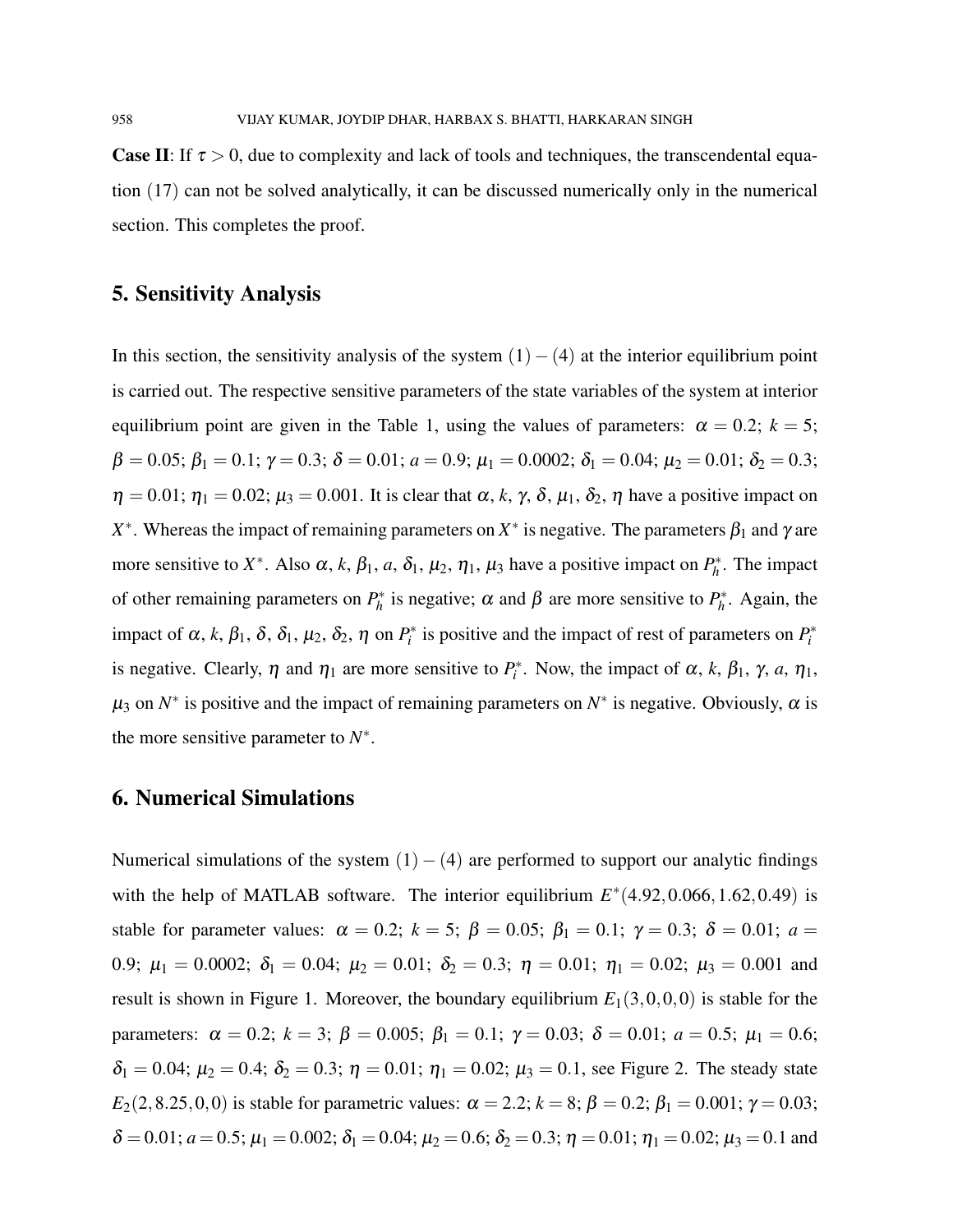TABLE 1. The sensitive indices  $\gamma_{y_u}^{x_v} = \frac{\partial x_v}{\partial y_u}$  $\frac{\partial x_v}{\partial y_u} \times \frac{y_u}{x_v}$  $\frac{y_u}{x_v}$  of the model (1) – (4) to the parameters  $y_u$  for the parameter values:  $\alpha = 0.2$ ;  $k = 5$ ;  $\beta = 0.05$ ;  $\beta_1 = 0.1$ ;  $\gamma =$ 0.3;  $\delta = 0.01$ ;  $a = 0.9$ ;  $\mu_1 = 0.0002$ ;  $\delta_1 = 0.04$ ;  $\mu_2 = 0.01$ ;  $\delta_2 = 0.3$ ;  $\eta = 0.01$ ;  $\eta_1 = 0.02; \mu_3 = 0.001.$ 

| Parameter $(y_u)$ | $\gamma^{X^*}_{y_u}$ | $\gamma_{y_u}^{P_h^*}$ | $\gamma_{y_u}^{P_i^*}$ | $\gamma_{y_u}^{\mathcal{N}^*}$ |
|-------------------|----------------------|------------------------|------------------------|--------------------------------|
| $\alpha$          | 0.104128             | 0.917076               | 0.0506418              | 0.931013                       |
| $\boldsymbol{k}$  | 0.0829237            | 0.730324               | 0.0403291              | 0.741423                       |
| β                 | $-0.104128$          | $-0.917076$            | $-0.0506418$           | $-0.931013$                    |
| $\beta_1$         | $-0.917076$          | 0.730324               | 0.0403291              | 0.741423                       |
| γ                 | 0.91211              | $-0.726369$            | $-0.0401107$           | 0.27779                        |
| $\delta$          | 0.350263             | $-0.278936$            | 0.176442               | $-0.283175$                    |
| $\mathfrak a$     | $-0.10082$           | 0.0802893              | $-0.0507872$           | 0.0815095                      |
| $\mu_1$           | 0.00827464           | $-0.0065896$           | $-0.000363883$         | $-0.00668974$                  |
| $\delta_1$        | $-0.217674$          | 0.173347               | 0.00957238             | $-0.824018$                    |
| $\mu_2$           | $-0.00330803$        | 0.00263439             | 0.000145473            | $-0.0125227$                   |
| $\delta_2$        | 0.132589             | $-0.105589$            | 0.186014               | $-0.107194$                    |
| η                 | 0.620598             | $-0.49422$             | 0.870659               | $-0.501731$                    |
| $\eta_1$          | $-0.691128$          | 0.550387               | $-0.969607$            | 0.558751                       |
| $\mu_3$           | $-0.0620598$         | 0.049422               | $-0.0870659$           | 0.0501731                      |

result is shown in Figure 3. The natural enemy free equilibrium  $E_3(1.38, 0.33, 0.30, 0)$  is stable for parametric values:  $\alpha = 0.54$ ;  $k = 2$ ;  $\beta = 0.5$ ;  $\beta_1 = 0.02$ ;  $\gamma = 0.09$ ;  $\delta = 0.3$ ;  $a = 0.8$ ;  $\mu_1 =$ 0.001;  $\delta_1 = 0.9$ ;  $\mu_2 = 0.03$ ;  $\delta_2 = 0.3$ ;  $\eta = 0.001$ ;  $\eta_1 = 0.5$ ;  $\mu_3 = 0.04$ , see Figure 4. It is clear from Figure 5 that the equilibrium point  $E_4(0.2, 5.76, 0, 1.49 * 10^{-15})$  is stable for parametric values:  $\alpha = 1.2$ ;  $k = 5$ ;  $\beta = 0.2$ ;  $\beta_1 = 0.01$ ;  $\gamma = 0.03$ ;  $\delta = 0.01$ ;  $a = 0.5$ ;  $\mu_1 = 0.002$ ;  $\delta_1 = 0.04$ ;  $\mu_2 = 0.6$ ;  $\delta_2 = 0.3$ ;  $\eta = 0.01$ ;  $\eta_1 = 0.02$ ;  $\mu_3 = 0.1$ . It is obvious from Figure 6 that the interior equilibrium point  $E^*(9.65, 2.26, 8.58, 3.41)$  is stable for the parametric values:  $\alpha = 3.2$ ;  $k = 10$ ;  $\beta = 0.05; \beta_1 = 0.1; \gamma = 0.1; \delta = 0.1; a = 1; \mu_1 = 0.002; \delta_1 = 0.04; \mu_2 = 0.09; \delta_2 = 0.01;$  $η = 0.01; η<sub>1</sub> = 0.003; μ<sub>3</sub> = 0.0001; τ = 1000 < τ<sub>0</sub><sup>+</sup> = 1500. Moreover, Figure 7 suggests that$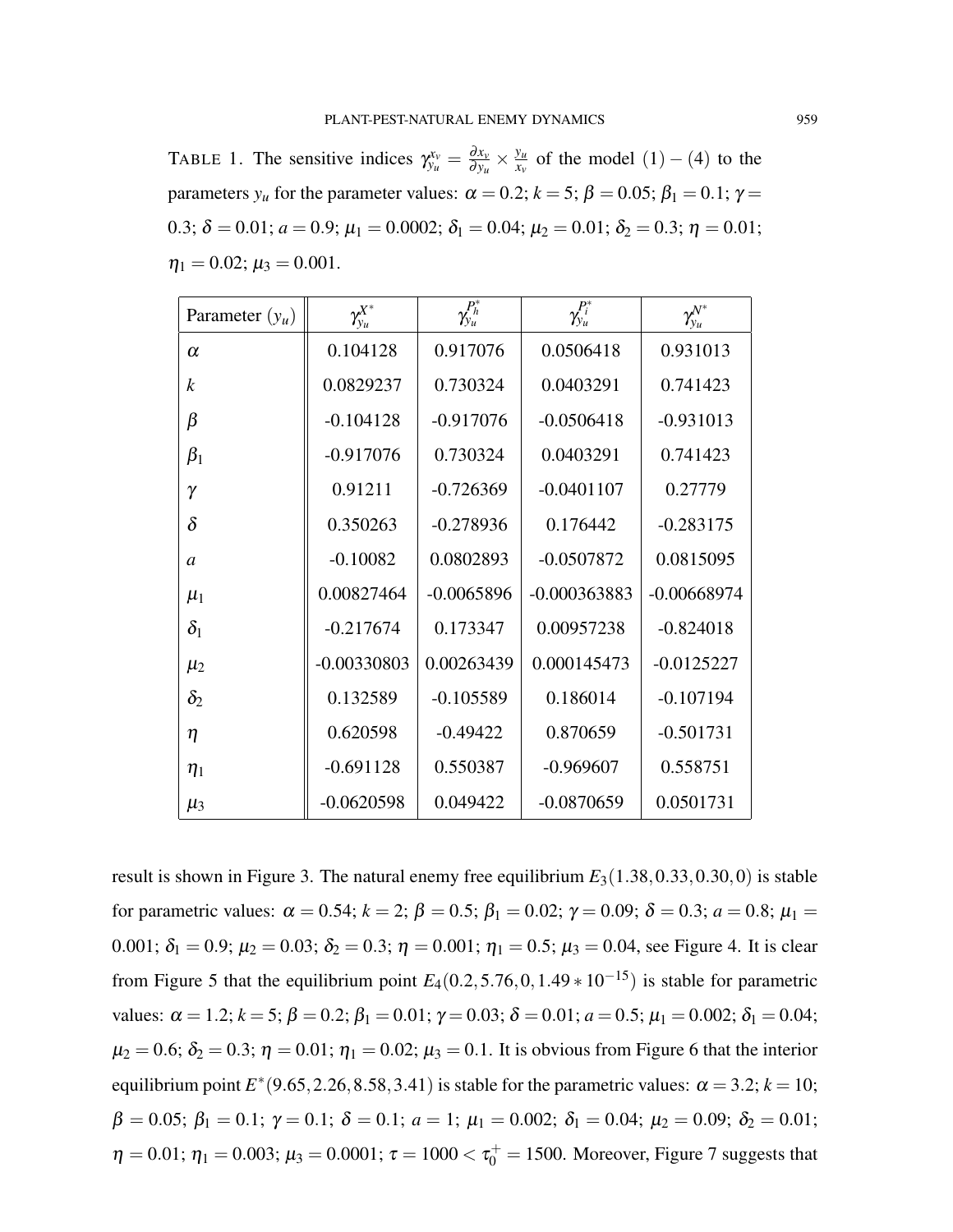

FIGURE 1. The interior equilibrium  $E^*(4.92, 0.066, 1.62, 0.49)$  is stable for parameter values:  $\alpha = 0.2$ ;  $k = 5$ ;  $\beta = 0.05$ ;  $\beta_1 = 0.1$ ;  $\gamma = 0.3$ ;  $\delta = 0.01$ ;  $a = 0.9$ ;  $\mu_1 = 0.0002$ ;  $\delta_1 = 0.04; \mu_2 = 0.01; \delta_2 = 0.3; \eta = 0.01; \eta_1 = 0.02; \mu_3 = 0.001.$ 



FIGURE 2. The boundary equilibrium  $E_1(3,0,0,0)$  is stable for the parametric values:  $\alpha = 0.2; k = 3; \beta = 0.005; \beta_1 = 0.1; \gamma = 0.03; \delta = 0.01; a = 0.5; \mu_1 = 0.6; \delta_1 = 0.04;$  $\mu_2 = 0.4; \delta_2 = 0.3; \eta = 0.01; \eta_1 = 0.02; \mu_3 = 0.1.$ 

the interior equilibrium  $E^*(9.65, 2.26, 8.58, 3.41)$  is unstable and Hopf Bifurcation appears for the parametric values:  $\alpha = 3.2$ ;  $k = 10$ ;  $\beta = 0.05$ ;  $\beta_1 = 0.1$ ;  $\gamma = 0.1$ ;  $\delta = 0.1$ ;  $a = 1$ ;  $\mu_1 = 0.002$ ;  $δ<sub>1</sub> = 0.04; μ<sub>2</sub> = 0.09; δ<sub>2</sub> = 0.01; η = 0.01; η<sub>1</sub> = 0.003; μ<sub>3</sub> = 0.0001; τ = 1900 > τ<sub>0</sub><sup>+</sup> = 1500.$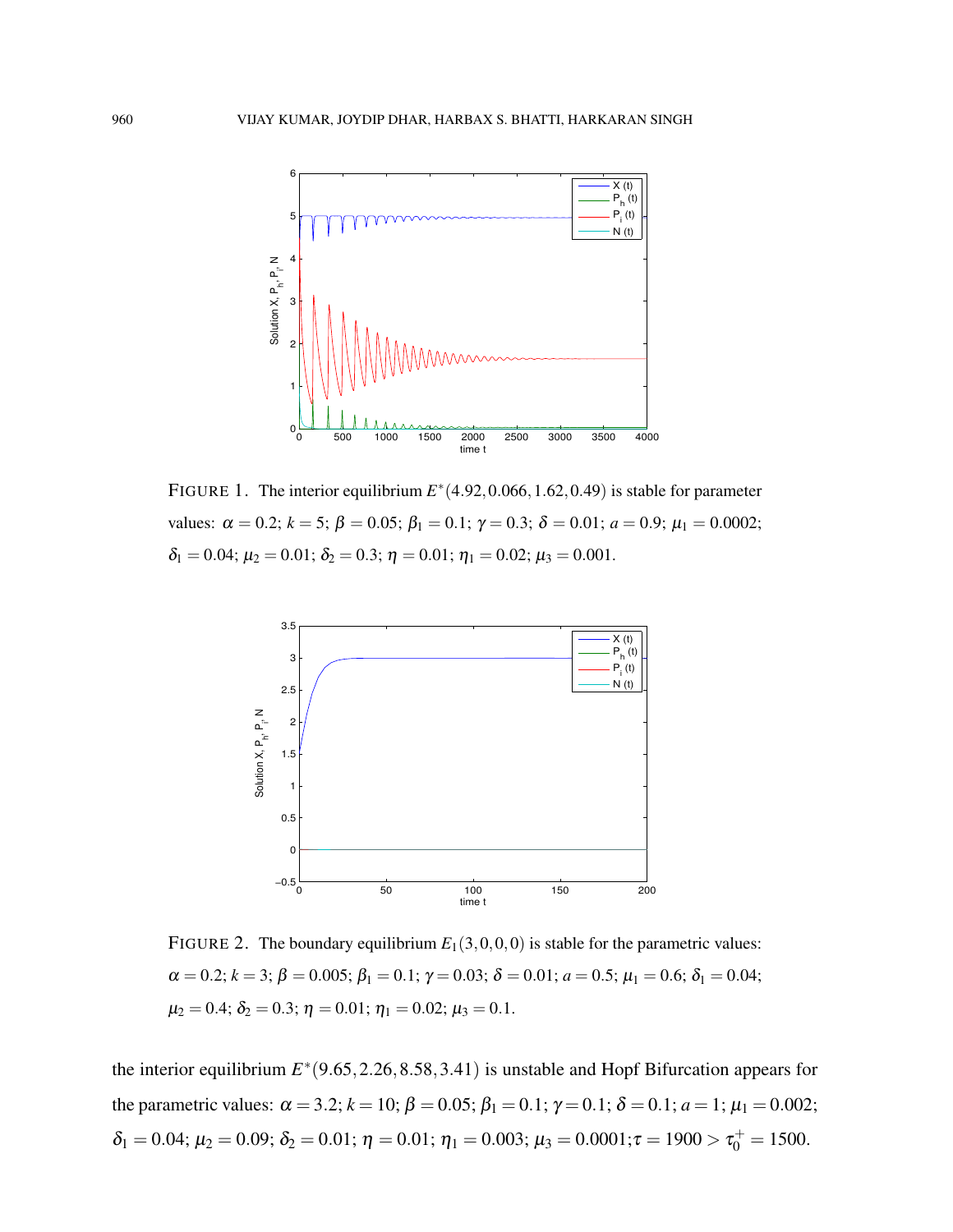

FIGURE 3. The equilibrium point  $E_2(2,8.25,0,0)$  is stable for parametric values:  $\alpha =$ 2.2;  $k = 8$ ;  $\beta = 0.2$ ;  $\beta_1 = 0.001$ ;  $\gamma = 0.03$ ;  $\delta = 0.01$ ;  $a = 0.5$ ;  $\mu_1 = 0.002$ ;  $\delta_1 = 0.04$ ;  $\mu_2 = 0.6; \delta_2 = 0.3; \eta = 0.01; \eta_1 = 0.02; \mu_3 = 0.1.$ 



FIGURE 4. The natural enemy free equilibrium point  $E_3(1.38, 0.33, 0.30, 0)$  is stable for parametric values:  $\alpha = 0.54$ ;  $k = 2$ ;  $\beta = 0.5$ ;  $\beta_1 = 0.02$ ;  $\gamma = 0.09$ ; δ = 0.3; a = 0.8;  $\mu_1 = 0.001; \delta_1 = 0.9; \mu_2 = 0.03; \delta_2 = 0.3; \eta = 0.001; \eta_1 = 0.5; \mu_3 = 0.04.$ 

# 7. Conclusion

Here, a plant-pest-natural enemy system with disease in pest and gestation delay for natural enemy is proposed. There are six feasible steady states and asymptotic stability of the system for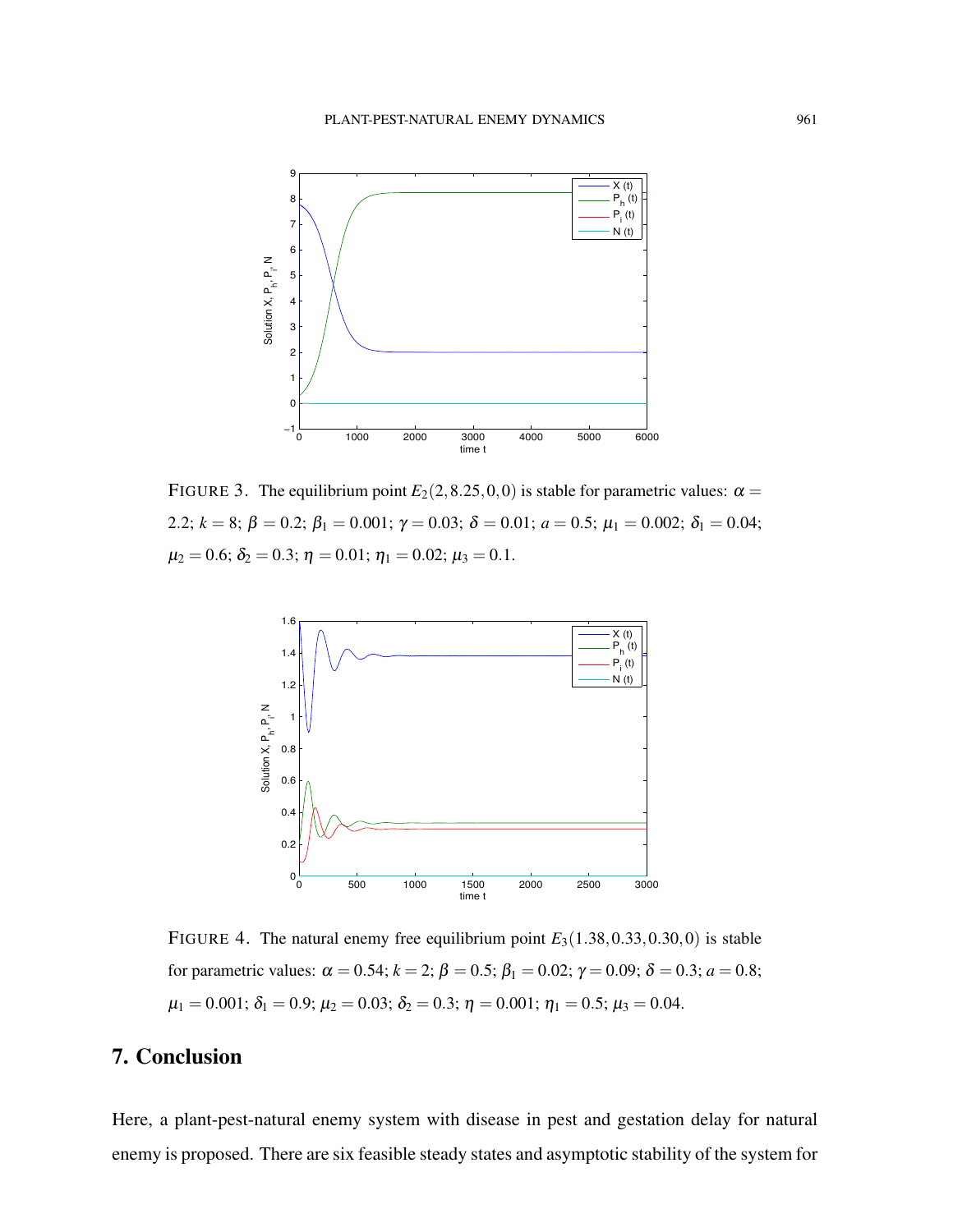

FIGURE 5. The equilibrium point  $E_4(0.2, 5.76, 0, 1.49 \times 10^{-15})$  is stable for parametric values:  $\alpha = 1.2$ ;  $k = 5$ ;  $\beta = 0.2$ ;  $\beta_1 = 0.01$ ;  $\gamma = 0.03$ ;  $\delta = 0.01$ ;  $a = 0.5$ ;  $\mu_1 = 0.002$ ;  $\delta_1 = 0.04; \mu_2 = 0.6; \delta_2 = 0.3; \eta = 0.01; \eta_1 = 0.02; \mu_3 = 0.1.$ 



FIGURE 6. The interior equilibrium point  $E^*(9.65, 2.26, 8.58, 3.41)$  is stable for the parametric values:  $\alpha = 3.2$ ;  $k = 10$ ;  $\beta = 0.05$ ;  $\beta_1 = 0.1$ ;  $\gamma = 0.1$ ;  $\delta = 0.1$ ;  $a = 1$ ;  $\mu_1 = 0.002; \delta_1 = 0.04; \mu_2 = 0.09; \delta_2 = 0.01; \eta = 0.01; \eta_1 = 0.003; \mu_3 = 0.0001; \tau =$  $1000 < \tau_0^+ = 1500$ ; discussion is numerical only.

all equilibria are studied and analyzed. It is established that boundary and interior equilibrium points are asymptotically stable under certain conditions. The existence of Hopf bifurcation at interior equilibrium point is explored and determined the critical limits for gestation delay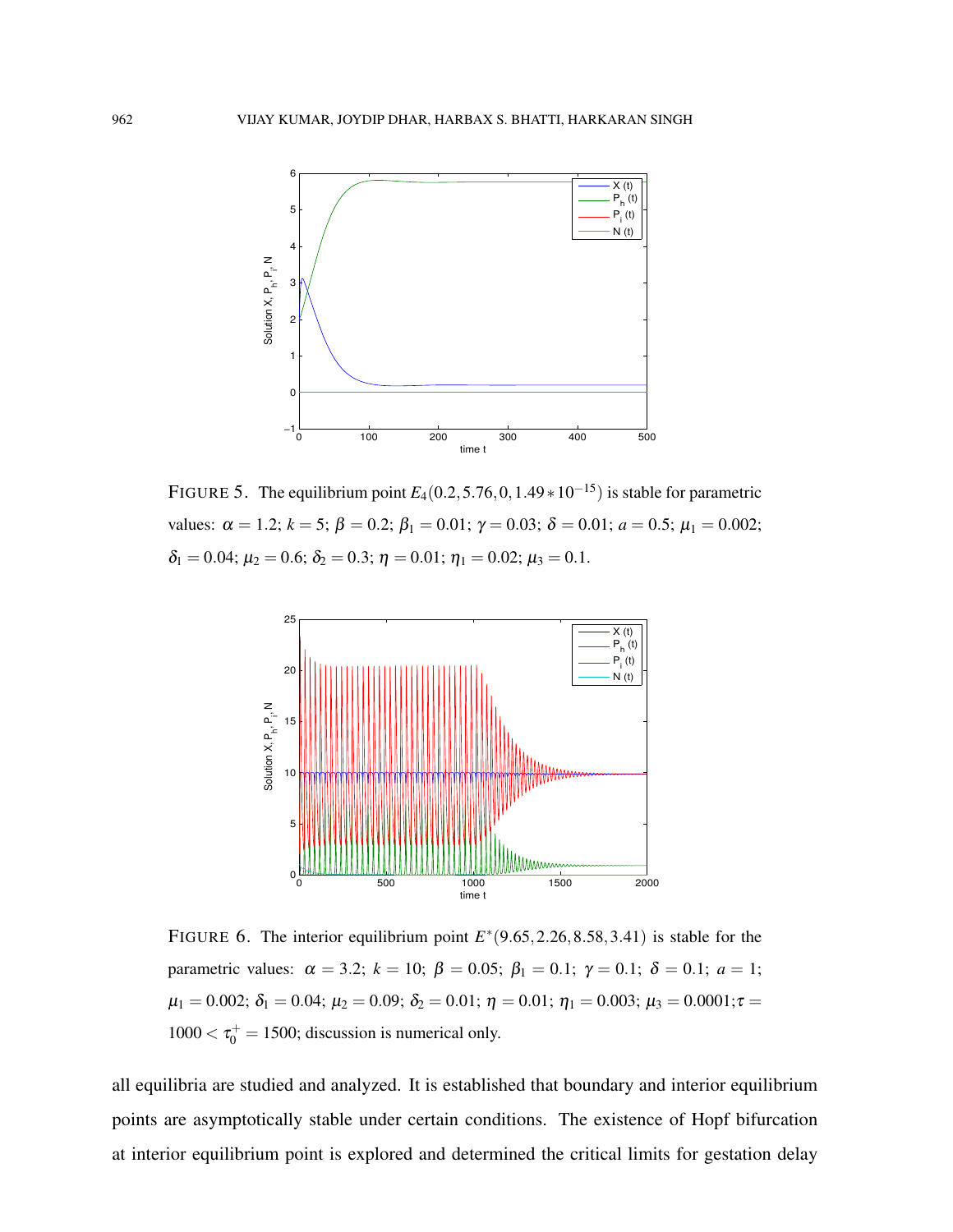

FIGURE 7. The interior equilibrium point  $E^*(9.65, 2.26, 8.58, 3.41)$  is unstable and Hopf bifurcation appears for parametric values:  $\alpha = 3.2$ ;  $k = 10$ ;  $\beta = 0.05$ ;  $\beta_1 = 0.1$ ;  $\gamma = 0.1; \delta = 0.1; \alpha = 1; \mu_1 = 0.002; \delta_1 = 0.04; \mu_2 = 0.09; \delta_2 = 0.01; \eta = 0.01;$  $\eta_1 = 0.003; \mu_3 = 0.0001; \tau = 1900 > \tau_0^+ = 1500;$  discussed numerically only.

 $\tau$ . Finally, the normalized forward sensitivity indices are calculated for the state variables at interior equilibrium point with respect to various system parameters. Numerical simulations of the proposed system are presented by taking a particular set of parameter values to verify our analytic results.

#### Conflict of Interests

The authors declare that there is no conflict of interests.

#### Acknowledgements

The authors would like to thank I.K.G.- Punjab Technical University, Kapurthala 144601, Punjab, India.

#### **REFERENCES**

- [1] M.A. Kishimba, L. Henry, H. Mwevura, A.J. Mmochi, M. Mihale, H. Hellar, The status of pesticide pollution in Tanzania, Talanta, 64 (2004): 48-53.
- [2] H. Guo,L.S. Chen, The effects of impulsive harvest on a predator–prey system with distributed time delay, Commun. Nonlinear Sci. Numer. Simul. 14 (2009), 2301-2309.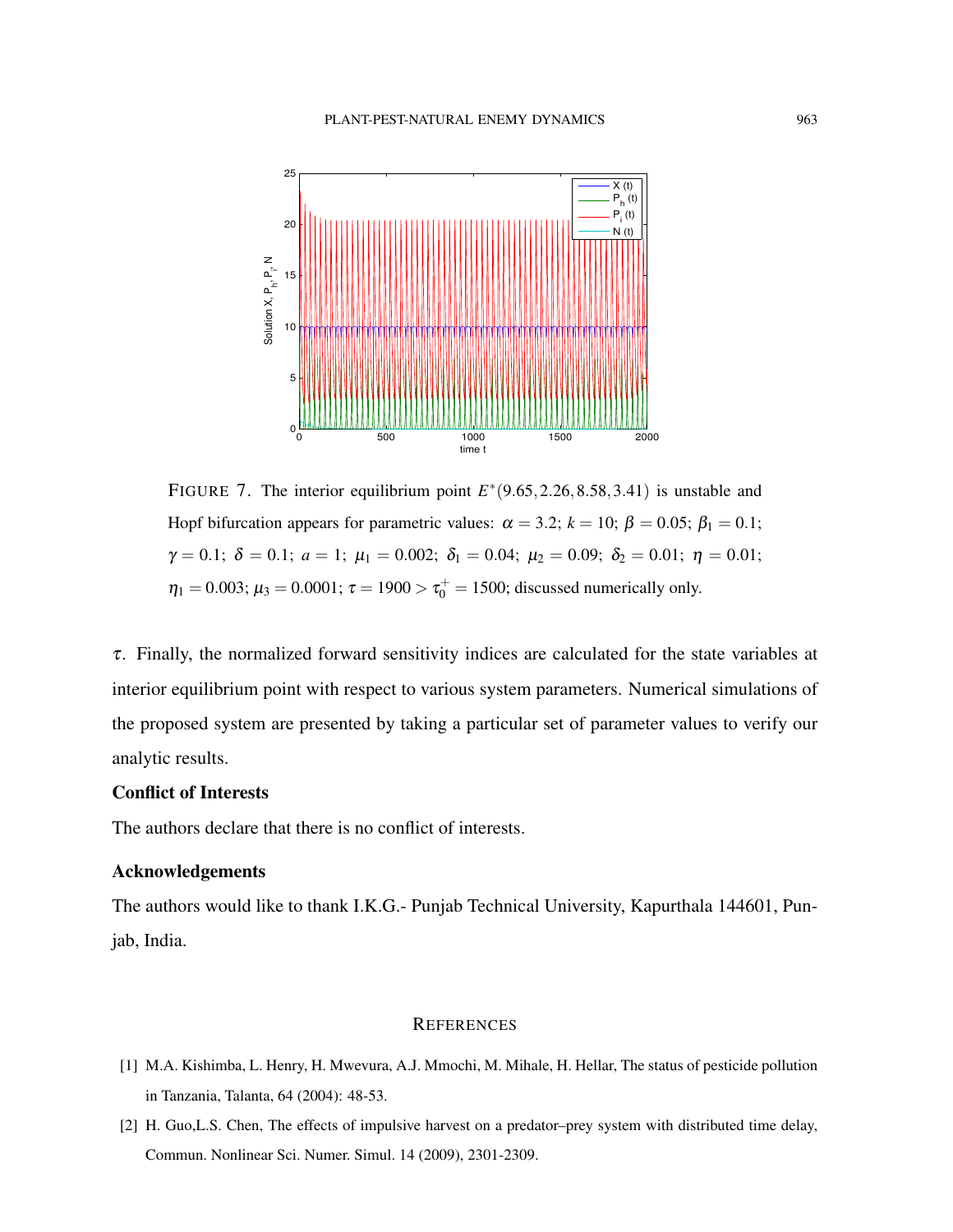- [3] R.D. Weaver, D.J. Evans, A.E. Luloff, Pesticide use in tomato production: Consumer concerns and willingness-to-pay, Agribusiness 8 (1992), 131-142.
- [4] J.J. Jiao, L.S. Chen, S. Cai, Impulsive control strategy of a pest management SI model with nonlinear incidence rate, Appl. Math. Modelling 33 (2009), 555-563.
- [5] Y. Qu, J. Wei, Bifurcation analysis in a time-delay model for prey-predator growth with stage-structure, Nonlinear Dynamics 49 (2007), 285-294.
- [6] Y.Qu, J. Wei, Bifurcation analysis in a predator–prey system with stage-structure and harvesting, J. Franklin Inst. 347 (2010), 1097-1113.
- [7] Z. Xiang, X. Song, The dynamical behaviors of a food chain model with impulsive effect and Ivlev functional response, Chaos, Solitons and Fractals 39 (2009): 2282-2293.
- [8] K.S. Jatav, J. Dhar, Hybrid approach for pest control with impulsive releasing of natural enemies and chemical pesticides: A plant-Natural Enemy Model, Nonlinear Anal.,Hybrid syst. 12 (2014): 79-92.
- [9] K.S. Jatav, J. Dhar, Theoretical study of pest control using stage-structured natural enemies with maturation delay: a plant-pest-natural enemy model, arXiv:1302.5773 [math.DS].
- [10] S.K. Sasmal, D.S. Mandal, J. Chattopadhyay, A predator-prey model with allee effect and pest culling and additional food provision to the predator-Application to pest control, J. Biol. Syst. 25 (2017): 295-32.
- [11] H. Singh, J. Dhar, H.S. Bhatti, Dynamics of a prey-generalized predator system with disease in prey and gestation delay for predator, Model. Earth Syst. Environ. 2 (2016), Article ID 52.
- [12] TW Anderson, Predator responses, prey refuges, and density dependent mortality oaf a marine fish, Ecology 82(1) (2001) 245-257.
- [13] C.S. Holling, J. Chattopadhyay, The functional responses of predators to prey density and its role in mimicry and population dynamics, Mem. Entomol. Soc. Can. 97(45) (1965), 1-60.
- [14] H. Singh, J. Dhar, H.S. Bhatti, An epidemic model of childhood disease dynamics with maturation delay and latent period of infection, Model. Earth Syst. Environ.,2 (2016), Article ID 79.
- [15] R. Xu, M.A.J. Chaplain, F.A. Davidson, Global stability of a Lotka-Volterra type predator–prey model with stage-structure and time delay, Appl. Math. Comput. 159 (2004): 863-880.
- [16] L. Zhang, Z. Teng, Z. Liu, Survival analysis for a periodic predator–prey model with prey impulsively unilateral diffusion in two patches, Appl. Math. Modelling 35 (2011): 4243-4256.
- [17] W.G. Aiello, H.I. Freedman, J. Wu, Analysis of a model representing stage-structured population growth with state-dependent time delay, SIAM J. Appl. Math. 52 (1992): 855-869.
- [18] Ovide Arino, Moulay Lhassan Hbid, Elhadi Ait Dads, Delay differential equations and applications, Springer (2006).
- [19] Birthal, Sharma, Integrated Pest Management in Indian Agriculture, NCAP, New Delhi (2004).